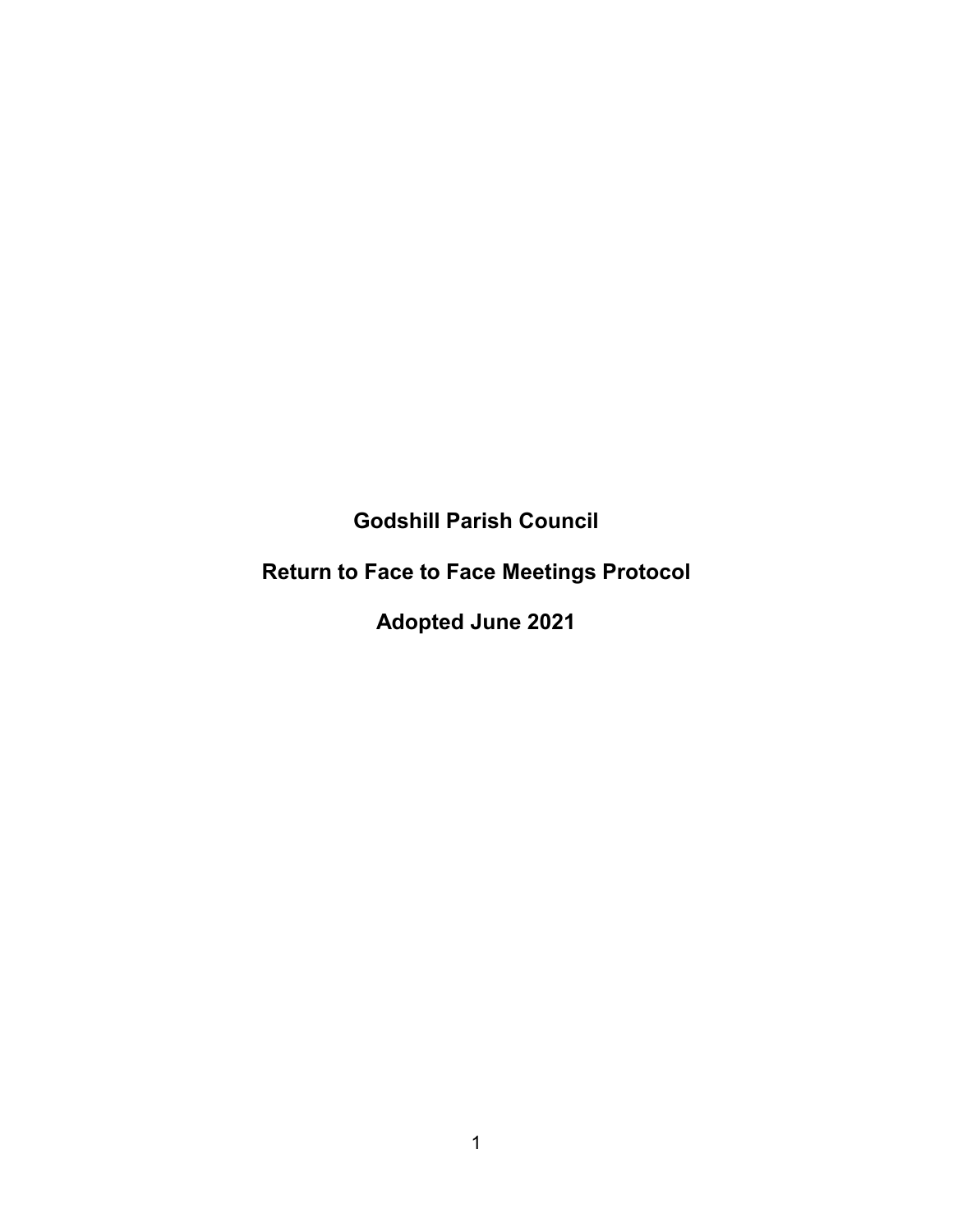## **1.0 Background**

- 1.1 The legislation<sup>1</sup> permitting remote/virtual meetings of Godshill Parish Council came to an end at midnight on  $6<sup>th</sup>$  May 2021. All council meetings held on, or after 7<sup>th</sup> May, must therefore return to a face-to-face format.
- 1.2 This document details the format and processes required to enable meetings of the Council to take place in a face-to-face format, in order to enable the business of the Council to be transacted, whilst also ensuring strict adherence to Covid-19 guidance and keeping the risk of transmission of the virus to a minimum.
- 1.3 A Covid-19 risk assessment has been undertaken which has informed this protocol.

## **2.0 Venue**

- 2.1 All meetings of the Council will take place at the Godshill Village Hall, Woodgreen Road, Godshill SP6 2LW.
- 2.2 Godshill Village Hall is designated as a Covid-19 Secure venue. As such, larger groups are permitted to meet subject to adherence to Covid-19 Secure guidelines which are detailed in this protocol.

# **3.0 Layout**

- 3.1 The Hall will be laid out in a U-shape with the tables in front of the stage allowing access to the Emergency Exit side doors. As it is not possible for councillor seats to be at 2 metres distance, Covid-19 Secure venues are permitted to enable seating at 1 metre, provided mitigating measures are in place. **All persons** (except those with an exemption) are required to wear a face covering in a community building; therefore, 1 meter spacing is acceptable in these circumstances.
- 3.2 The detailed layout may be adapted for the size of individual meetings, but the principals above will remain the same.

# **4.0 Before the meeting**

4.1 Upon entering the building from the front door, Councillors, the officer and members of the public should use the automatic hand sanitising dispenser available inside the entrance.

<sup>&</sup>lt;sup>1</sup> The Local Authorities and Police and Crime Panels (Coronavirus) (Flexibility of Local Authority and Police andCrime Panel Meetings) (England and Wales) Regulations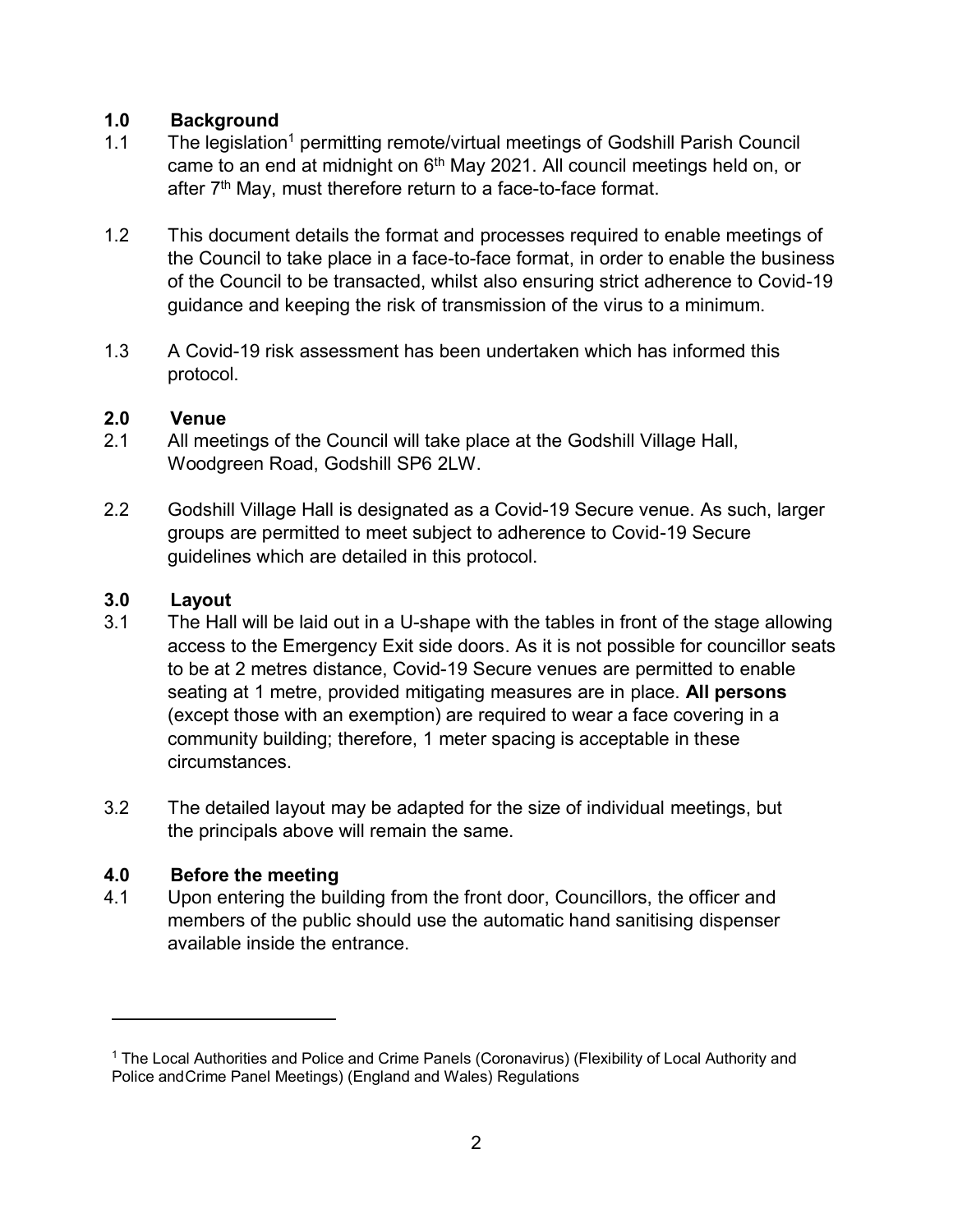- 4.2 Councillors, the officer and members of the public are asked to use the Godshill Parish Council QR Code to register their attendance at the venue for NHS Track and Trace purposes. Those persons unable to use this facility should make their name and address known to the officer in attendance, who will keep the details on file for 21 days in line with Track and Trace guidelines, after which the details will be securely destroyed.
- 4.3 Councillors are asked to arrive in a staggered way keeping their distance within the building. Each councillor will be asked to take their seat, which will be named, in a methodical order.
- 4.4 Members of the public wishing to attend will be admitted to the Hall by the officer. If the meeting reaches attendance capacity, no further entry willbe permitted. Members of the public unable to attend the meeting are able to submit written questions or statements in advance of the meeting to the Clerk provided they are received by 12 noon on the day of the meeting.

### **5.0 During the meeting**

- 5.1 All persons attending the meeting must remain seated and must not move any of the furniture.
- 5.2 **Face coverings** must be always worn (except with an exemption).
- 5.3 Agenda and report documents should be accessed electronically to reduce the need to handle paper. Members **should not share** their documentation with others, to reduce risk of transmission of the virus.

#### **6.0 After the meeting**

- 6.1 Members of the public will be asked to leave first, maintaining social distancing requirements, via the side doors. Members of the public should immediately disperse once outside the building.
- 6.2 When members of the public have left the building, Councillors will be asked to leave via the side doors and should immediately disperse once outside the building.
- 6.3 Members must take any meeting documentation home with them and leave nothing on site.
- 6.4 All attendees should sanitise their hands using the units available upon exit.

#### **7.0 General Guidance**

7.1 There will be no tea or coffee making facilities – any person wishing to have refreshments, should bring them for their sole use. All containers must be taken away at the end of the meeting.